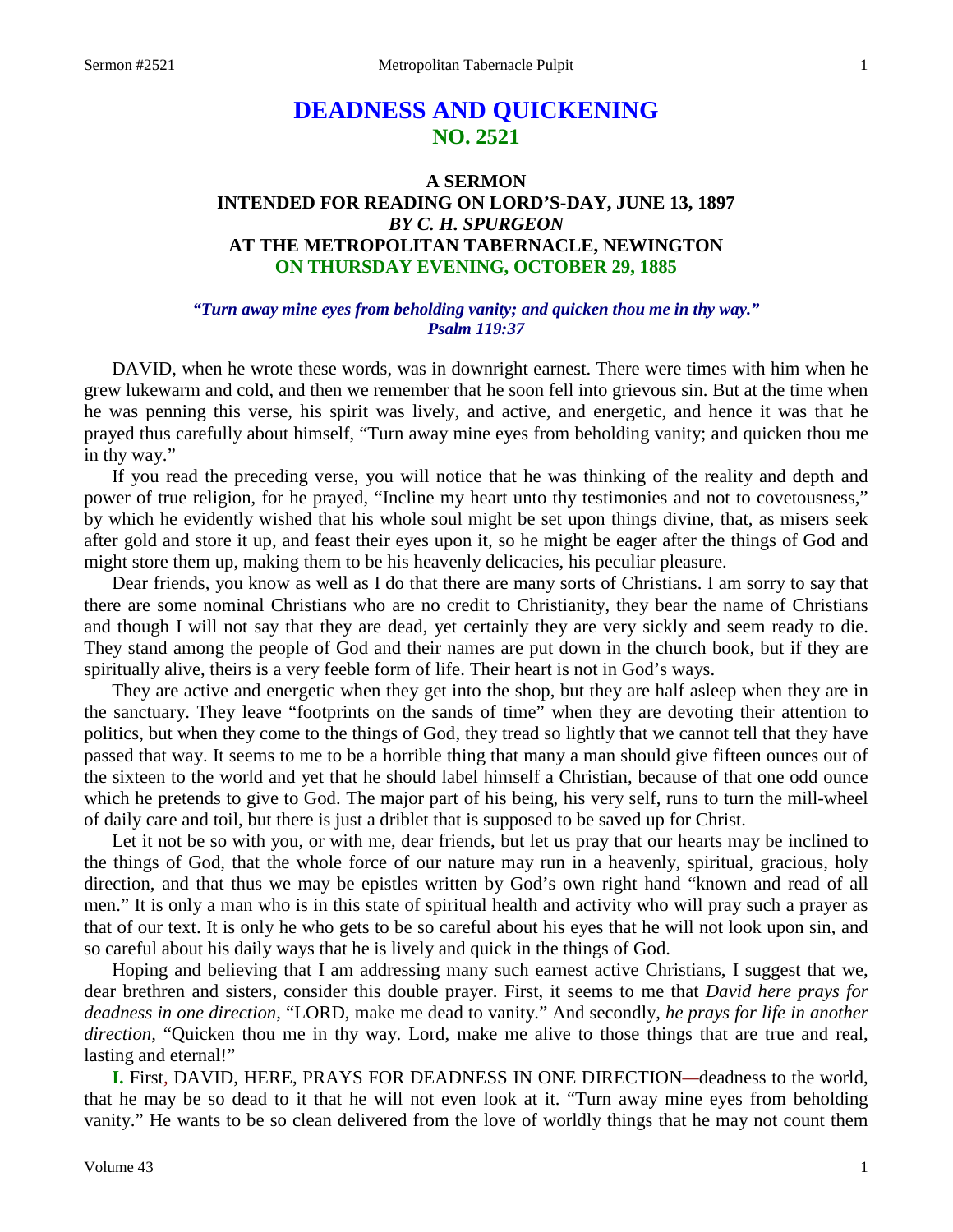worth even a glance. So far from pursuing them with his feet, or laboring for them with his hands, or going after them with his heart, he thinks them not worth a thought and prays God of His grace to turn away his eyes from even looking upon them.

What think you the psalmist mean here by vanity? I think he probably means four things, or one thing which may be seen under four aspects. Many a Christian prays, "Lord*,* turn away mine eyes from beholding vanity," that is, *frivolity.* To some men, life is all trifling. They are the butterflies of God's garden, alighting on flowers, but never sucking the honey out of them. They just dance their little hour in the sunbeam of existence, as the gnats do on a summer's evening. They come, they dance, they die, and that is an end of them so far as this life is concerned.

Even in our way there will frequently come frivolous things. I do not say that Christians are to disregard all trifles, and that there are not things, very trifling in themselves, which may be sanctified and used for purposes of restoration and recreation, and so be made beneficial to us., but I do say this, if a man, calling himself a Christian, should live for mere frivolity, if to him life should be all play and no work, a daydream and not a battle, if he should make his life to be, as the poet puts it,

### *"Like ocean into tempest tossed, To waft a feather, or to drown a fly,"*

it is a sad pity, it is a grievous evil that it should be so. I believe that there are many professing Christians who are spending their lives in drawing up buckets full of nothing because they let them down into dry wells. They have nothing particular to do and they do it very diligently, and they do nothing else. They spend their years, from the beginning of January to the end of December, like a tale that is told.

Now, instead of acting thus, the man who leads the true life, the heroic life, the real life, makes everything sublime, and his prayer is that his eyes may be turned away from beholding frivolities. We have put away childish things, for Christ has made us men. We cannot be decoyed again into kindergarten, to learn those "beggarly elements of the world" that are only fit for tiny children.

We are on the confines of the eternal state, we are standing even now hard by the frontier of the glory-land. Christ has bought us with His blood and the trumpets of His coming are already sounding in our ears. God forbid that *we* should sleep, as others do, and toy and play, as so many around us do! Our prayer is, "Turn away our eyes from beholding vanity." We have something better to do than to make this world into a mere theater, and to let it be true of us that this life is only a play, with men and women as the actors in it. No,

# *"Life is real, life is earnest,"*

now that we have been quickened by the Spirit of God and have entered into the life of God.

I think there is also another meaning in this word, vanity, namely, *carnality.* You know, beloved, that the things of this life belong to the flesh. They are seen, tasted, handled, and felt. But then, the things that are seen are temporal, the things that can be touched, and of which the senses are cognizant, are all passing away. These things that we see, and taste, and grasp, and hold, are but for time. They are all going.

Men think that spiritual things are dreams and that temporal things are realities, but it is the other way about. The things that are not seen are eternal, these invisible things shall last forever. When eyes are blind in the grave and ears are deaf beneath the sod, then shall the invisible become the more real to us, when eyes and ears and mere earthly senses have passed away from us.

Sometimes the Christian man gets into this state when he asks, "What shell I eat? What shall I drink, and wherewithal shall I be clothed?" I cannot and I do not want to be asking and answering those questions forever. "After all these things do the Gentiles seek." I am now of a higher race than the mere worldling, there is another life now flowing in my veins. I cannot live for these temporal things. I may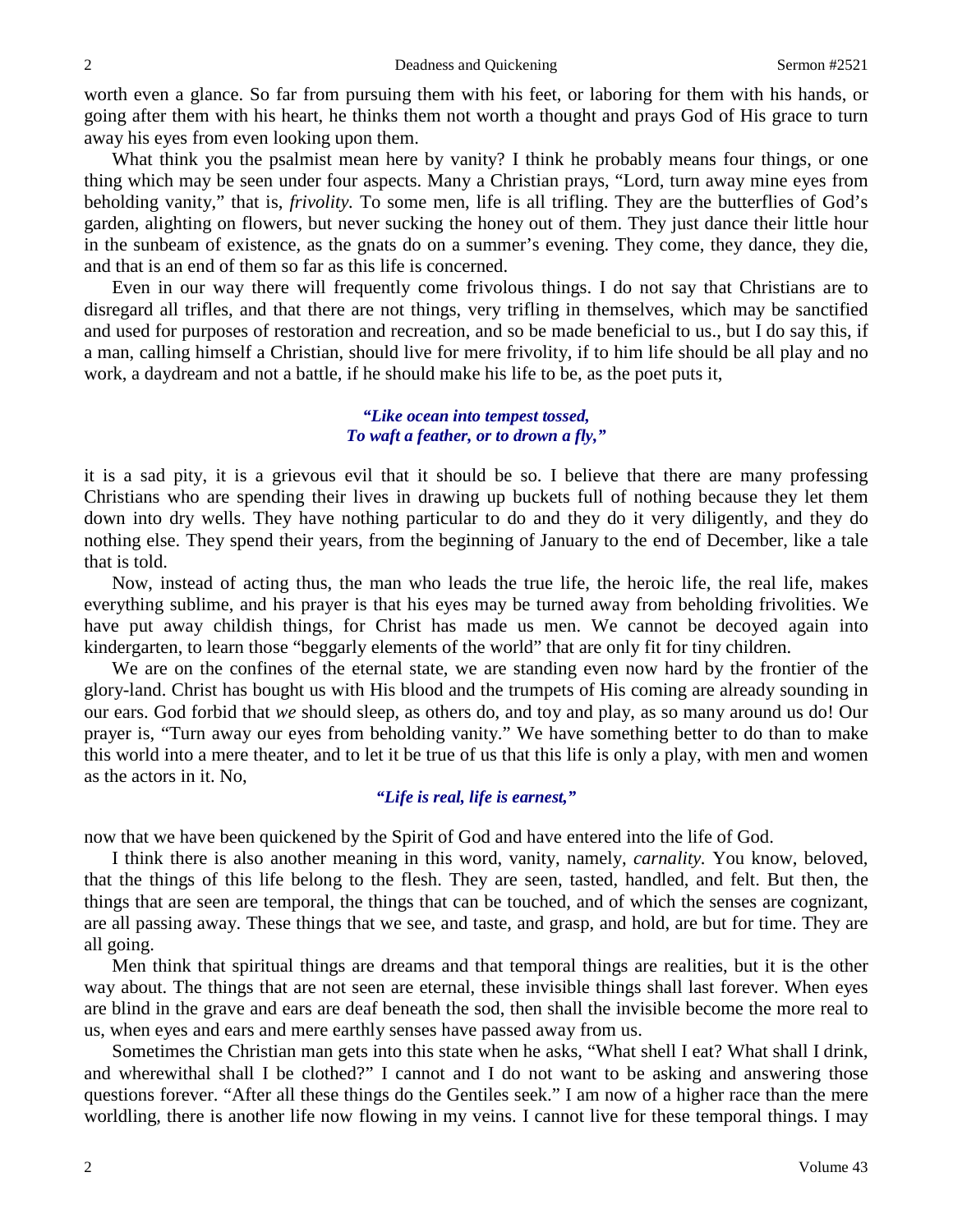use them, but I must not abuse them. I may have them under my feet, but I must not permit them to crush me and to be above my head. I can float over them, as a ship sails over the sea, but I cannot let them into myself, for that were to sink the ship, as when the vessel ships a great sea, and begins to go down with the weight thereof.

I must not let my heart be troubled, even though my head may sometimes seem to be. No, a Christian man turns right away from what to other men seems the most important business of life, and he says, "Lord, it is all vanity to me." To children of God, these things seem so frail, so fleeting, as to be scarcely worth a thought. And we get away into our chamber and we shut to the door, and we speak in secret to our Father, who sees in secret. And then all things apart from Him grow to be mere vanity, and smoke, and folly, and sin. We cannot be always pestered with these daily cares. No, Lord, turn away our eyes from beholding vanity; and quicken Thou us in Thy way!

I think, however, that the psalmist means even more than that, and perhaps, still more forcibly, this third thing, "Turn away mine eyes from beholding vanity," that is, *falsehood,* for that is what he means by vanity, that which seems to be something, but really is nothing. That bubble from the child's soap and pipe looks as if it were a solid creation of rainbows, but it is gone in almost less time than you can think.

And there are many things in the world just like that, especially at this present time. We have new doctrines being preached and new 'oligies being taught which are nothing but vanity. There is not as much real substance in them as there is in a soap bubble. When certain false doctrines are being preached, there are some people who are very anxious to know at once what they are. They are curious to see and to know everything. They would be much wiser if they would pray with David, "Turn away mine eyes from beholding vanity."

If you can read a tainted book that denies the inspiration of the Scriptures, and attacks the truth of God, and if you derive any profit from it, you must be a very different being from myself. I have to read such books. I must read them sometimes to know what is said by the enemies of the Gospel, that I may defend the faith and help the weaklings of the flock, but it is a sorry business.

When those who are qualified to do so are reading these heretical works, if they are really doing it in the fear of God for the good of their fellow men, they remind me of Sir James Simpson and the two other doctors when they discovered the medical and surgical value of chloroform. They sat at the table, and scarcely knew what was going to happen, but they took a dose each, risking their lives by so doing, and when they came back to consciousness, they had certainly made a great discovery.

But dear friends, I do not feel that I am required to take all the drugs and poisons in the world, one after another, just for the sake of testing and trying them that I may come and tell you all about their effects. If I did so, probably one of these times I would not come back to you, and there would be an end to that business. It is all very well for Sir James Simpson and other eminent physicians and surgeons to make such experiments, for it is part of the duty of their profession, but it is not for the bulk of us to do so.

When you go home tonight, I should recommend you to eat for supper those kinds of food which you have been accustomed to eat and which your fathers ate before you, to the building up of the physical frame. And if anybody comes and says to you, "Here is some very wonderful food. There is no telling what effect it will have upon you, it may make you turn into horses." I do not know why you should not turn into horses if the doctrine of evolution be true—"here is food that is to evolve you into something very marvelous." But you say to the man, "Keep it yourself, my dear sir. I would not deprive you of it, for I am not at all ambitious of trying such things."

I do believe that it is good for a child of God*,* when he has found honey, to eat it. And if anyone calls out, "Here is something still sweeter," let him answer, "You may keep it for yourself. I am perfectly satisfied with what I have, honey is sweet enough for me."

If I had gathered manna in the morning in the wilderness and somebody had cried out to me, "Here, I have found a wonderful fungus, a brilliant agaric, and I am going to make my breakfast of it," I should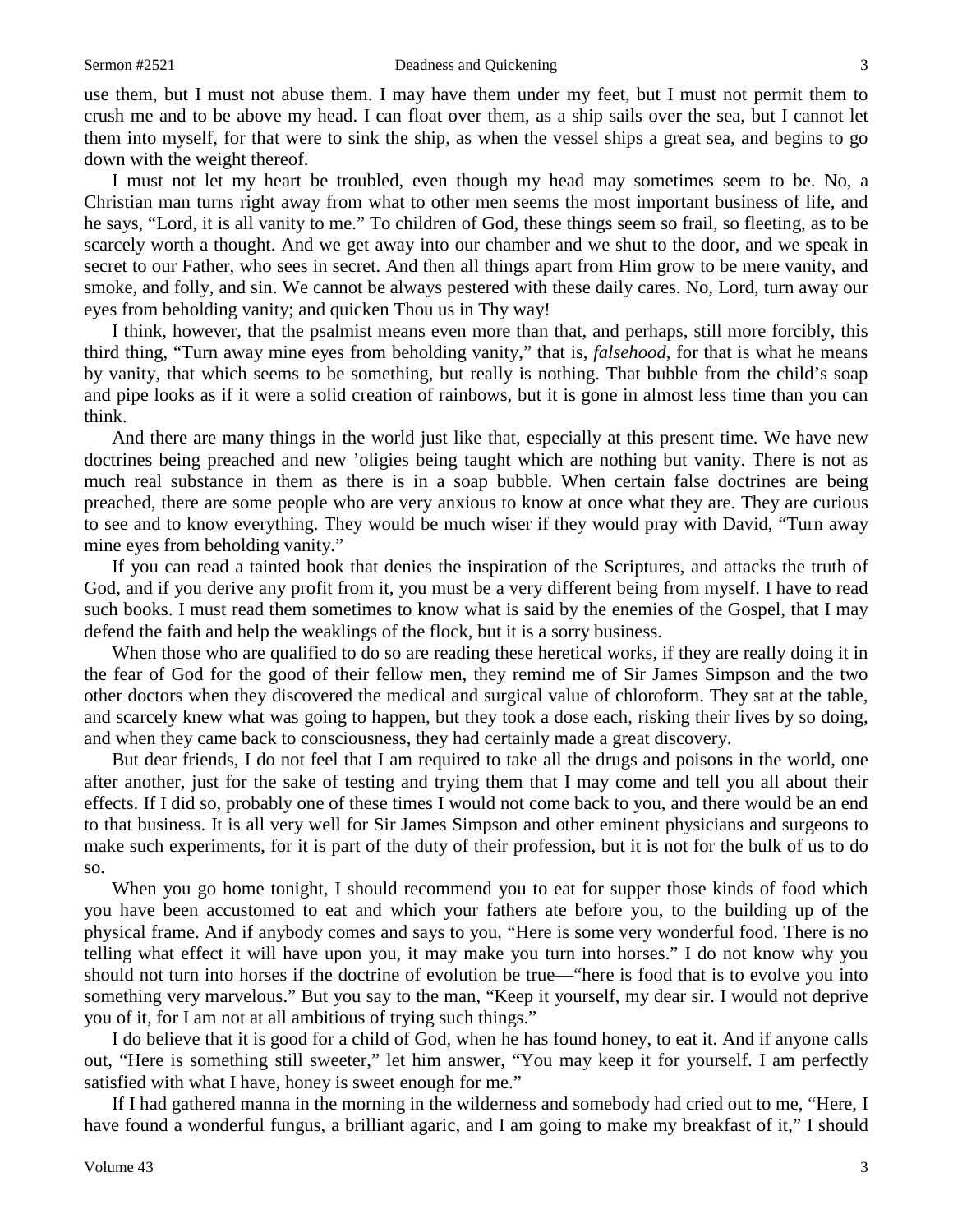have replied, "Well, my friend, inasmuch as this manna came down from heaven, it came from the best place I know of, and I feel perfectly satisfied to eat angels' food. It exactly suits me and it has suited me so long that I will not deprive you of all the agarics you can find. So far as I am concerned, you may have your fungi and fatten yourself up on them, or kill yourself with them if you are so insane as to eat them, but they are not fit food for me."

In just that fashion, dear friends, my mind is made up about the things of God. And concerning all the poisonous novelties that are introduced so freely nowadays, I pray to the Lord, "Turn away mine eyes from beholding vanity; and quicken thou me in thy way."

I am sure also that David had a fourth meaning to the word vanity, and that it included, not only falsehood, but *wickedness* in every form. From that, we are to turn even our eyes away. Do you hear that anything is evil? Touch it not, taste it not, handle it not, look not upon it, keep far away from it. Is there a plague from hell let loose amongst the sons of men? My son, go not thou near the infected region. If it be the house of the strange woman, or any other haunt of vice, however enchanting the amusement, however alluring the attractions, turn not thou in that direction, do not even look that way.

With Peter, I would cry, "Dearly beloved, I beseech you as strangers and pilgrims, abstain from fleshly lusts which war against the soul*.*" Young man, I pray you, quit the place of danger, even though you must leave your garment behind you, as Joseph did, stay not even to see what it is that would fascinate you. One look from the basilisk's eye may fix you to the spot where you shall be destroyed. Therefore I say to you, as the angels said to Lot, "Escape for thy life; look not behind thee, neither stay in all the plain; escape to the mountain, lest thou be consumed."

What have you and I to do, with such gunpowder hearts as ours, where the sparks of temptation are flying? Let us, if we can, keep wholly clear of the dangers of the present day. If there be but the smell of sin about anything, say thou at once, "This is not for me. I am a child of God and what another man might do, I could not do, I must not do, I will not do, I scorn to do. My Lord clothed me in the snowwhite vestments of a priest unto the Most High God, on that day when He taught me to wash my robes in the blood of the Lamb, and the slightest speck will stain my new garment, which might not show upon another man's apparel. Therefore, I must not, I dare not go near the mire, but I must stay clear of it and pick my way with care along the King's Highway."

Dear friends, look not towards any sin, for looking breeds longing, and longing begets lusting, and lusting brings sinning. Keep your eyes right and you may keep your heart right. If that first woman had not looked upon the forbidden tree and seen "that the tree was good for food, and that it was pleasant to the eyes, and a tree to be desired to make one wise," she would not have plucked and eaten of the fruit, and we should not have been the children of sorrow.

O Lord, turn away mine eyes, for if You will keep my eyes right, then shall I be right altogether. "The light of the body is the eye; if therefore thine eye be single, thy whole body shall be full of light," so that, if the eye be kept right, all is well. O Lord, keep mine eyes right. Turn them away from beholding vanity in all these forms, frivolity, carnality, falsehood, wickedness.

When the psalmist prayed this prayer, he *felt that his eyes were inclined to go this way,* otherwise he would not have said, "Turn away mine eyes from beholding vanity." It is much as when a child is having his portrait taken and he is told by the photographer to look in one particular direction, but there is something in the street that amuses him and draws off his gaze that way. The soldiers are passing the window and he looks at them, and you have to fix his little head fast to get him to look the right way. So the psalmist seems to say, "Lord, make me to look the right way. Do not let me be attracted to look out there to spoil the picture of my life. Turn away mine eyes. Hold my head fast and make me look the right way. Turn away mine eyes from beholding vanity."

It was David's tendency to look that way, is it not your tendency and mine also? Oh, sadly let us confess that we are too much attracted by that which is foolish and vain! I know that I cannot remember good things as well as I can evil things—some abominable saying that I heard as I was passing along in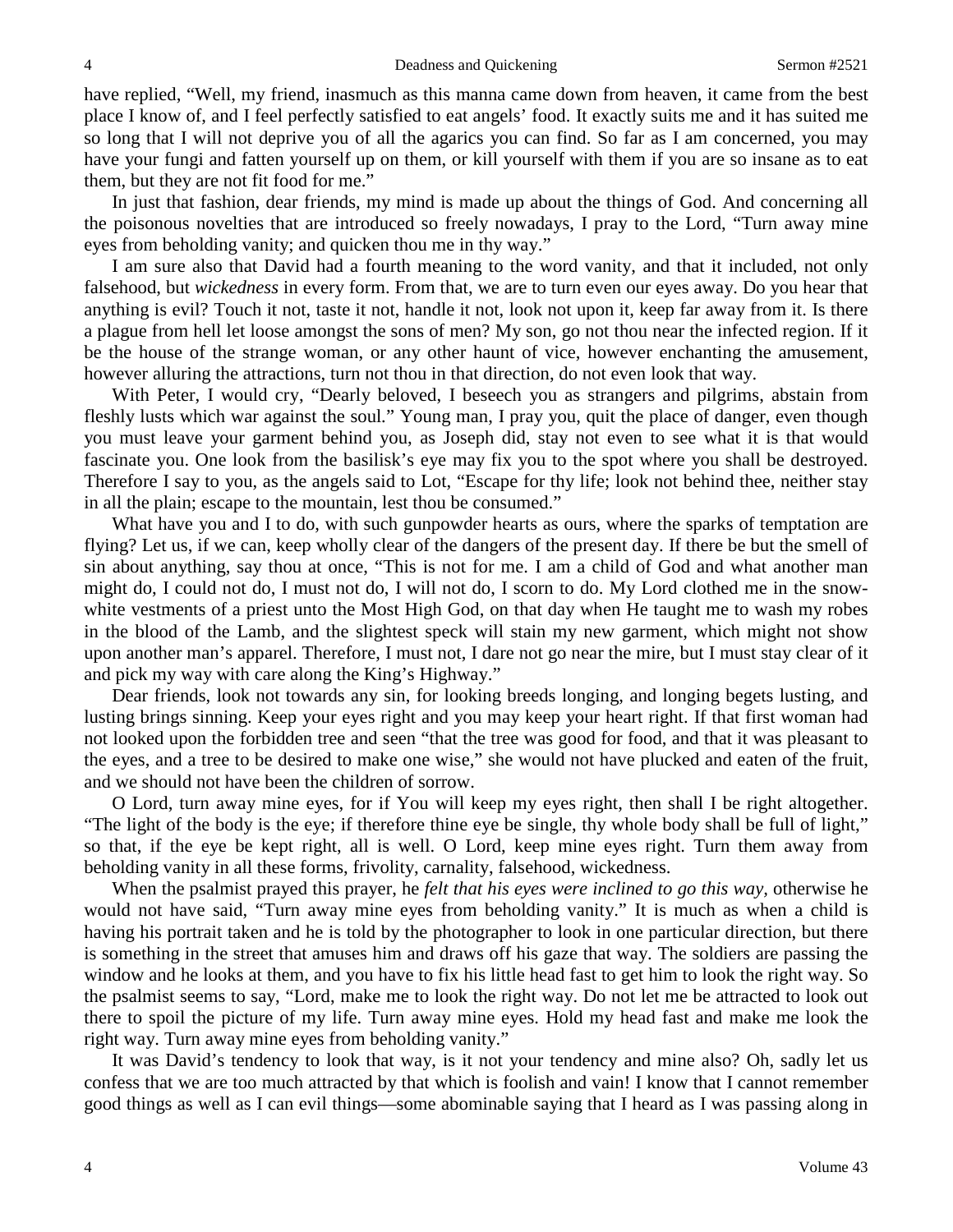the street will stick by me for years, when many a gracious sentiment is blown away from me by the first breeze that comes.

If you do not feel the force of natural depravity in your heart, I think it must be through lack of power or willingness to feel. Alas, we seem to drink up sin readily enough, but we have to with care put good and true thoughts into our minds. This river of our life brings down plenty of snags, the old dead trees from the evil country come floating down the stream, but seldom do they bring to our door a log of the cedars of Lebanon. Such good wood is scarce in this river, but its torrent seems to bear along all that is base and vile.

We have need to cry much to God, for the set of the current of the old nature is all the wrong way. We find another law in our members, warring against the law of our mind, and bringing us into captivity to the law of sin and death, so that we have to cry with Paul, "O wretched man that I am!" a nd with David, "Turn away mine eyes from beholding vanity."

The psalmist, in the next place, *knew the evil of a growing familiarity with vanity.* He prayed, "Turn away mine eyes from beholding vanity," because he knew by experience that you cannot go near vanity without being drawn nearer, and then a little nearer, and then a little nearer still. For the most part, men do not fall into great sin by sudden surprises. It is sometimes so, but usually there are several descending platforms and the descent is made by slow degrees.

When King David walked upon the top of his house, that fatal evening, and saw Bathsheba washing herself, if he had been in a right state of heart, as in former times, he would, with all delicacy, have at once retreated from the sight. But he had grown cold and dull in spirit for months—perhaps for years and that incident was but the match to fire the fuel which had been so long in the drying and which, once kindled, burned to such a fearful conflagration. The sin itself seemed to come upon him all of a sudden, but the preparation for the sin had been in the making long before.

O friends, if we begin to look upon iniquity, we shall almost certainly fall! There are some sins that we poor, frail creatures cannot endure to look at. We are as moths near a burning candle, the only safety for us is to get out of the room and fly into the open air. But if we stop near the light, we shall certainly burn our wings and perhaps even destroy ourselves. So we must take care that we do not get used to sin.

I believe that even the common reading in the newspapers of accounts of evil things is defiling to us, and if we habitually read such things, we shall come, at last, to think less and less of the coarser forms of vice than we ought to do. It is said that "familiarity breeds contempt." So it does where heavenly things become familiar to those who have no spiritual perceptions, but it also breeds a hardness of conscience—a sort of callousness where there ought to be delicacy.

I have heard of blind persons, accustomed to read by touch, who have had to pare the tips of their fingers in order to secure sufficient feeling to make out the raised letters. Familiarity with sin covers the fingers of the conscience with a hard skin, so that we do not feel as we ought. Do not some of you know, when you began to associate with worldly people—when, for instance, for the first time you went to an evening party—you came home and felt that you could not pray? And you said to yourself, "This will not do. I must keep away from such society in the future. But oh, how shall I get back to my God? I cannot bear to be in this state of heart."

But now, alas! you can go into such company and enjoy it, you are just as worldly as any of them. And yet your condition does not trouble you at all. I spoke with one who used to be a member of this church, a truly spiritual man he always seemed to me, but he had left to attend another ministry—a ministry, I am afraid, in which there was not much of the savor of Christ. And I said to him, "Well, you like your new minister?" "Yes," he answered. "And does your soul prosper?" I asked. "My dear sir," he replied, "I do not think, for these last three or four years, that I have known whether I had a soul or not." That is a dreadful state to get into. When this friend first of all united with us in church fellowship, he would have started back with horror from such a condition.

And you also can grow so thoughtless and careless that, at last, you will do things you never would have dreamed of doing before. Therefore, it is good to begin with such a prayer as this, "Turn away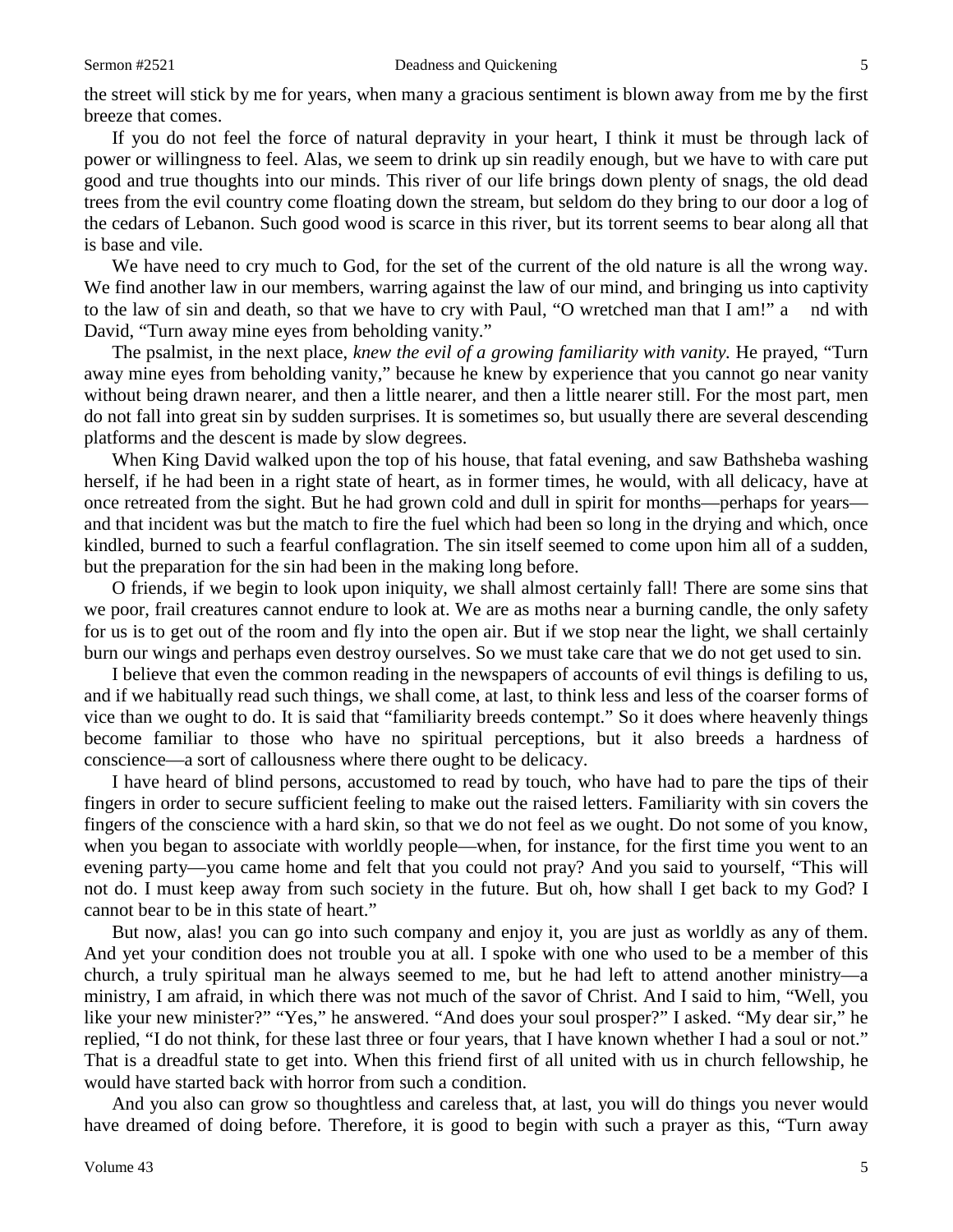mine eyes from beholding vanity, lest I look, and looking, I come to look with admiration, and looking further, I come to look with desire, and looking further still, I look myself into perdition." Let your prayer begin at the root of the evil and have nothing whatever to do with it. Pluck out your eyes sooner than look at sin, for it were better for you to enter into life blind than that, having two eyes, you should bring yourself into hell-fire by your sin. So says the Savior and He cannot err.

The psalmist, therefore, *would have none of this vanity*, and nothing whatever to do with it, because he could not tell how far he might be drawn if once he began to look upon evil. And observe, too, that *he craved divine help.* It shows the pitiful weakness of our nature and the way in which David, an eminent saint, felt that weakness when even he cried to God, "Turn away mine eyes."

But man, can you not turn away your own eyes? Of course he can, yet let no man here trust to himself to turn away his own eyes from sin. Let him put the case into higher hands than his own, crying, "Lord, I am so frail, so fallible, so feeble, so liable to fall, that You must be the custodian of my eyes, or else my eyes will be my destruction. Superintend my eyes, Lord! Turn away mine eyes from beholding vanity." I like this prayer of David, because it shows his perfect dependence upon his God.

Then observe that *he expects God to help him in a particular way.* "Turn away mine eyes." He does not say, "Put out my eyes, O Lord!" But he prays, "Let me look another way—a better way." The way not to be affected by sin is to look at something else. He that will see death and become familiar with the grave will learn to turn his eyes away from vanity. He that will see heaven and think of its splendors will turn his eyes away from vanity. He that will look at hell and the place appointed for the wicked will turn away his eyes from vanity.

But beloved, there is a better cure than any of these. If you have fixed your eyes on Christ the crucified, the risen, the exalted, the soon to come, if your eyes are taken up with Him, you shall find that passage true in many senses, "Look unto me, and be ye saved, all the ends of the earth." Salvation from a wandering, frivolous mind is to be found in looking at Christ by holy meditation. Nothing can keep us away from the fangs of error like falling into the embraces of Christ.

Looking unto Jesus is the great remedy against looking unto sin. Turn away mine eyes from vanity, my Lord, by filling them full with a vision of Your own self and holding me spellbound with that grandest spectacle that eyes of men, or angels, or even of God Himself did ever see—the spectacle of God Incarnate bearing our sin in His own body on the tree. Keep your eyes fixed there and all will be well.

**II.** So much, then, for David's prayer for deadness. Now I have less time—as I intended—for the second division of my subject. Having prayed for deadness in one direction, DAVID PRAYS FOR LIFE IN ANOTHER DIRECTION.

About thirteen years ago, I preached from the latter part of this text and the sermon is still extant, so I can be all the briefer now. [Sermon #1072, Volume 18, *My Prayer*]. "Quicken me in thy way." Let us dwell for a little on this prayer of David and try to pray it ourselves.

First, it is clear from this text that *the psalmist was in God's way.* Dear friend, if you are not in God's way, may He bring you into it at once! There is but one gate into that way. Over it is inscribed, "Believe on the Lord Jesus Christ." As soon as you do that, you are in the way directly, for He is the way. He says, "I am the way, the truth, and the life." The first thing is to get into God's way, but that is not everything.

In the next place, those who are in God's way are to pray that they may have *increasing life while they are in that way.* Little can be done in God's way without life. His way is not a way of death, for "God is not the God of the dead, but of the living." We must be living men, living in God's way, if we would run in that way.

Suppose God's way to be faith. We must not have a dead faith, otherwise we shall be deceived. The faith which works has life in it, it is that living faith which changes the life and produces good works. Lord, quicken me in my faith! Deliver me, O my God, from having a dead faith in a living Savior! O Lord, give me a living faith that shall operate on my whole life in all respects to Your glory!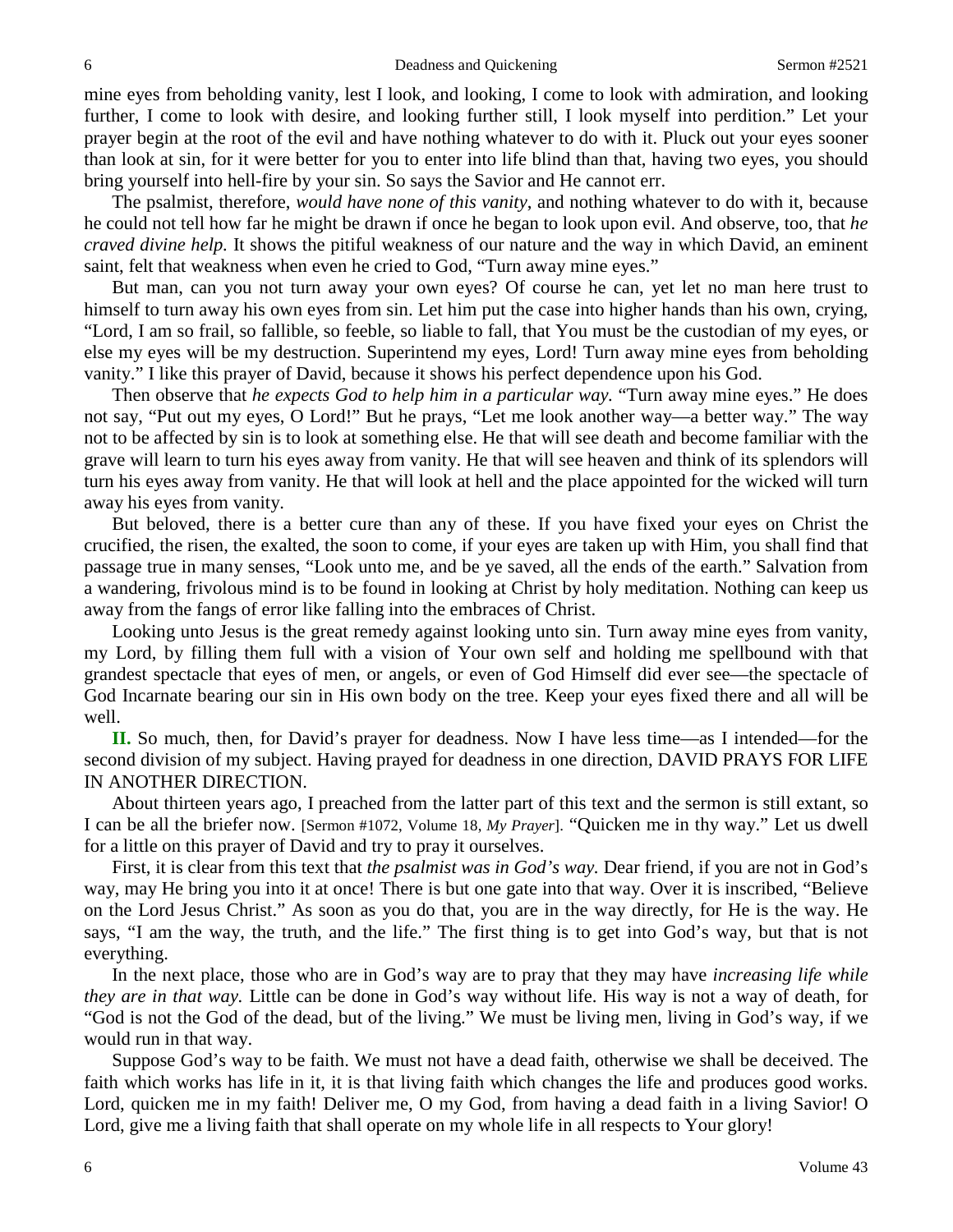#### Sermon #2521 Deadness and Quickening 7

There is God's way of service as well as God's way of faith and how can we serve the living God with dead works? How can a dead man serve God at all? I am afraid there is a good deal of dead preaching, and dead praying, and dead praising, but God does not count it as anything at all. It is only the living discourse that comes from the heart, and the living psalm that wells up from a grateful spirit, and the living prayer which comes from a soul that hungers and thirsts after God, that He can accept.

We must have life if we are to serve God. Quicken Thou me, O Lord, in the way of Your service! You, dear friend, are going to teach a Sunday school class next Lord's-day. Pray, "Lord, quicken me to teach the children! Let me do it in a living way." You, my dear brother, are going to stand up at the street corner and speak for Christ in the open air. Pray, "Lord, quicken Thou me in bearing living testimony to Your living truth!"

It is all-important not to serve God half-asleep. It can be done very easily. I believe that, if it were proper, I could preach a very dull, sleepy sermon—snore it, in fact—and then I believe that I should set all of you snoring most devoutly all through the place. I have seen the thing done, figuratively, if not literally. The minister asleep, deacons asleep, the members asleep, the hearers asleep, everything done very properly, very regularly, very orderly, never a jar or a jolt, but all sound asleep. God save us from ever coming to that condition! Let the prayer of each of us be, "Quicken Thou me in the way of Thy service, O LORD."

"Quicken me, also, in the way of devotion." It is a sad thing to try to pray when you feel sleepy in prayer, then is the time to cry, "Lord, help me to pray as if I were carrying the gates of heaven by storm! Help me to draw near to You with my whole heart and soul. If I am alive at anything, let it be in my devotions. If I am dead anywhere, let it be in the world. But if I am alive anywhere, let it be when I draw near to You, my God!"

This ought to be the prayer of each of us, "Quicken me, O Lord, in the way of devotion!" And as to God's way of holiness, may you and I be made so thoroughly alive in it that we shall do nothing that has not upon it the mark of, "Holiness unto the LORD!"

Yet once more, observe that *nobody but God can give us this life in God's way.* All life comes from Him, but especially is this the case with spiritual life. The sculptor can make the marble seem to breathe, but he cannot breathe life into it. And you and I may do and ought to do much for ourselves, but in the matter of real life, that must come from God alone. Let us, then, cry unto Him, "Quicken thou me in thy way, O LORD."

Lastly, *we need this quickening often.* They who were thus quickened yesterday need to be quickened again today. He who burned with zeal a week ago, needs to have fresh oil poured into his lamp continually, else it will soon burn dim. There was never a man, yet, who had such a store of grace that he could afford to do without constantly resorting to God for more.

"Quicken me, quicken me, quicken me," is the prayer of the soul when it first begins to live. It is the prayer of the Christian when he gets into the stern struggles of life and the poisonous damps of the world. And the prayer of the Christian when he is about to die is still, "Quicken me, O Lord, quicken thou me in thy way! O Life of life, be life to me! O Spirit of God, breathe into me power, vigor, force, energy! Give me all these by giving me Yourself to be my life."

I invite each one of you personally to offer this prayer, "Turn away mine eyes from beholding vanity; and quicken thou me in thy way." It is the preacher's prayer. Let each of us who preach the Gospel ask God to keep the dust out of our eyes and make us full of spiritual life, for, if we are not filled with heavenly life, we shall be a curse to our people instead of a blessing.

This prayer is also most suitable for you who are workers for Christ, "Quicken thou me in thy way." You know how I sometimes illustrate the truth that hard work cannot be done except by strong people. If we were going to make a railway tunnel through a hill, the contractor would not go to Brampton Hospital and pick out a hundred poor consumptives.

Just imagine you see him trying to do it. He says, "There, my men, are the picks and the spades, go and tunnel through that hill." Why, they are panting and groaning in the effort to carry the tools! They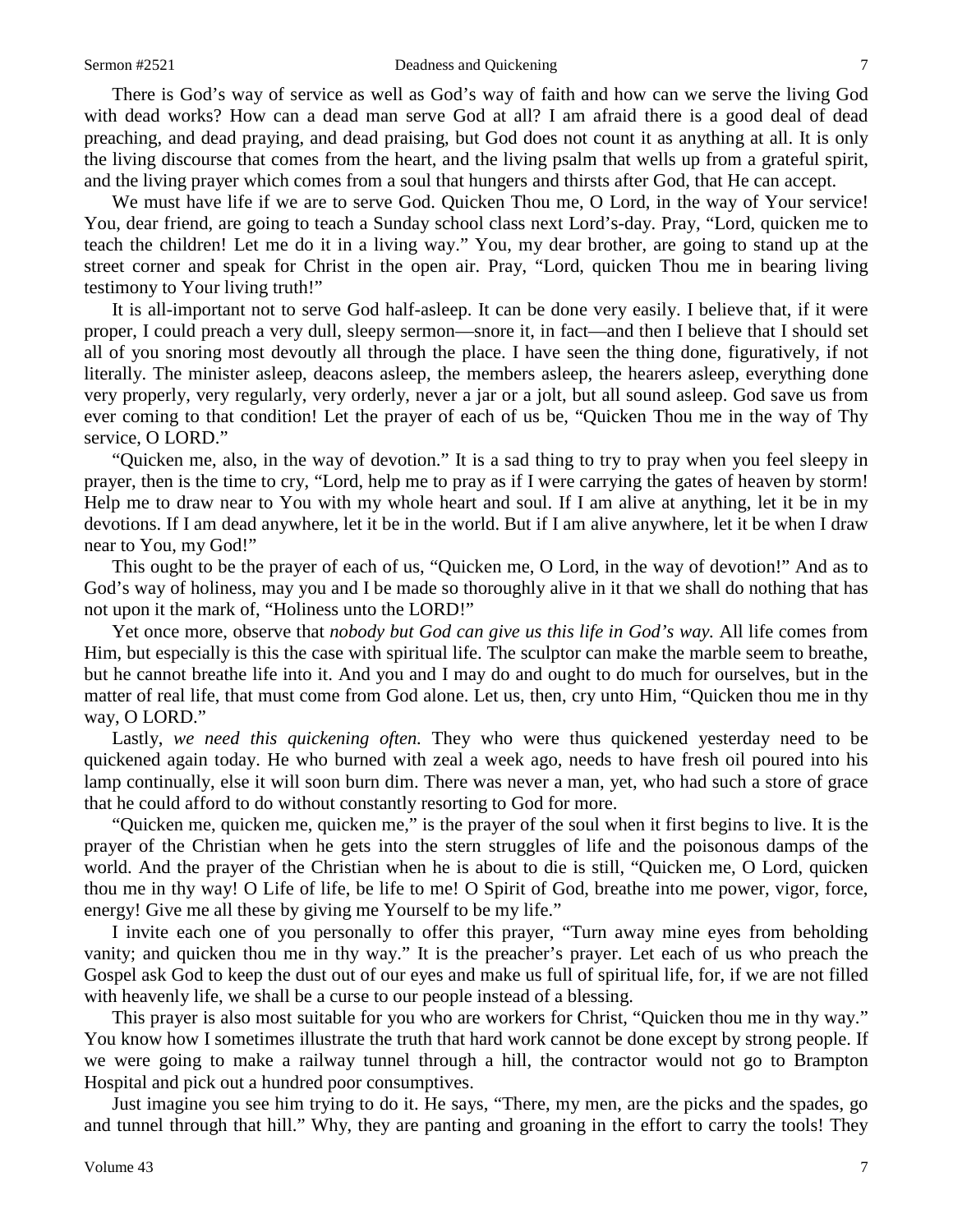will never get through that hill, all the picks and all the spades will be of no use to them. But let the man get a hundred good strong English navvies and they seem to bore a way through the hill while you are talking about it. And before long, the whole work is done and the train is puffing through the tunnel.

So, if you Christian workers keep up to the mark, "strong in the Lord, and in the power of his might," you will tunnel a way through the mass of London's sin. But if you are not spiritually strong, what can you do against the enormous evils of London, of England, and of the whole world? We shall have to be getting elixirs and tonics to strengthen you, and all the time of the church will be taken up in patting you on the back and trying to comfort you. You had better go back to the hospital and pray, "O Lord, quicken thou me in thy way!" May God speedily make you stronger! But while you are so weak you cannot do this great work, for it needs those who are spiritually strong to serve the Lord with the utmost vigor.

Yet, if any are sufferers rather than workers, each of them also needs to pray this prayer, "O Lord, quicken thou me in thy way!" You can endure pain, you can bear poverty, you can suffer almost anything when God quickens you in His way. But these burdens grow more heavy when the soul is at a distance from the Lord. Have any of you backslidden? Have you stolen in here after having long wandered away from your Lord? Well, here is a prayer for you, also, "Quicken me in thy way." Have any of you felt this week that you are getting into the rear rank of the army of life and that your life is ebbing away? Then cry to the Lord, "Quicken thou me. Quicken thou me." "Oh!" says one, "I am full of doubts." Yes, when you are sick and ill, you begin to doubt, but pray, "Quicken thou me. Quicken thou me."

Perhaps some poor sinner here is saying, "I wish I could be saved." Well, this text may be a guide to you. Keep far off from everything that is sinful, get out of the way of Satan, and pray to the Lord, "Turn away mine eyes from beholding vanity; and quicken thou me in thy way." Do not come and hear sermons and then go into places of amusement where you forget them, but let each one of us bow before the living Christ and pray, "O Lord Jesus, quicken me by Your blessed Spirit! There is such a thing as spiritual life, breathe it into me. I am a poor dead soul. If I have any life at all, I have only enough life to perceive that I am as one dead.

> *"'If aught is felt, 'tis only pain To find I cannot feel.*

*Oh make this heart rejoice or ache! Decide this doubt for me; And if it be not broken, break And heal it, if it be.'"*

'Quicken me, O Lord, quicken me!'" And He will do it, for He has declared, "Him that cometh to me, I will in no wise cast out." May we all come to Him, now, and then shall we all meet in the glory-land byand-by, through His grace! Amen and Amen.

#### **EXPOSITION BY C. H. SPURGEON**

#### *PSALM 119:33-40*

We have here some of the jottings from David's pocketbook, the notes of his experience as recorded in his diary. The whole Psalm is a great casket full of golden rings. They all fit one into the other, but each ring is also perfect in itself.

**Verse 33.** *Teach me, O LORD, the way of thy statutes; and I shall keep it unto the end.*